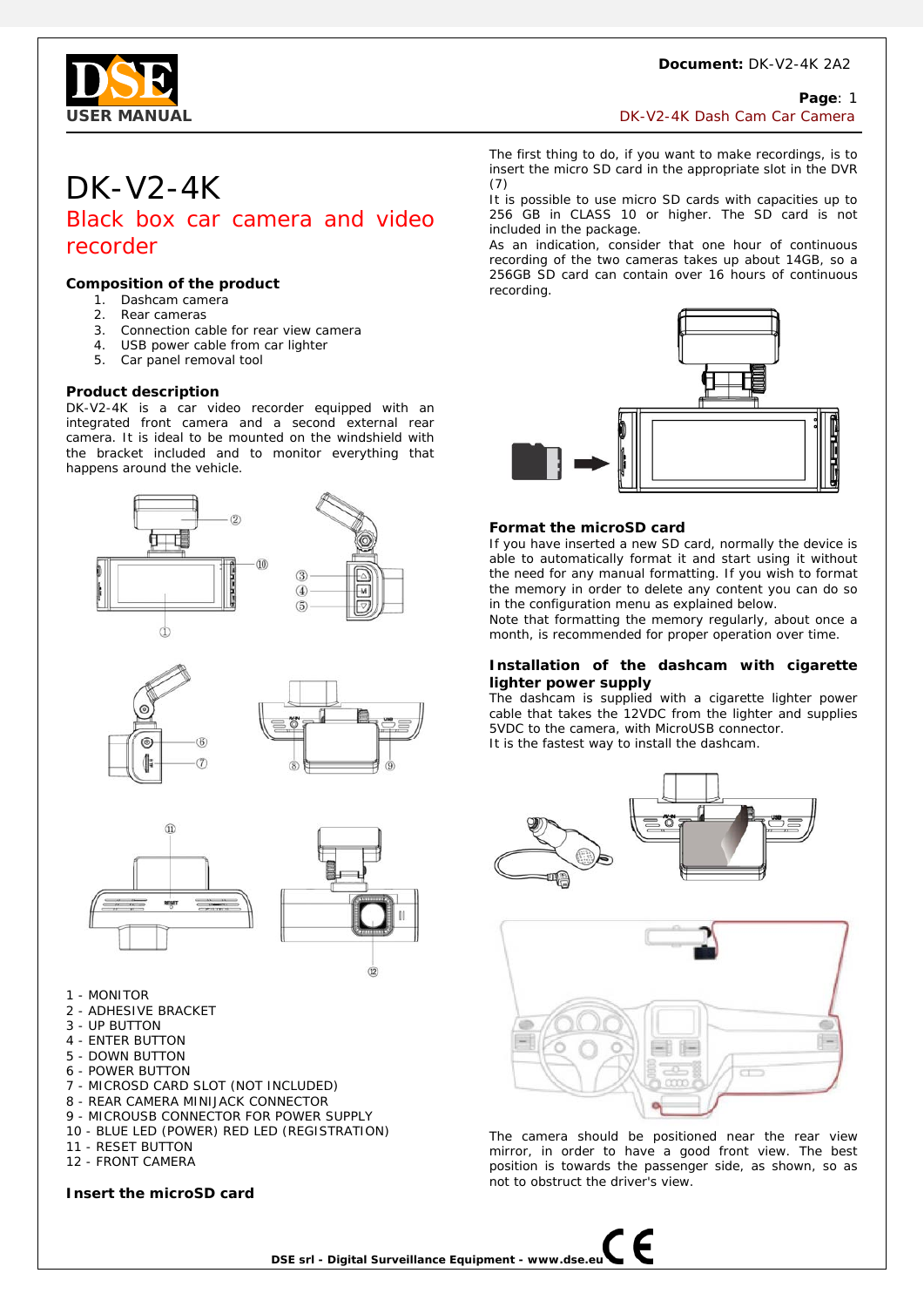

**Page**: 2 **USER MANUAL** DISAGREE AND CONSIDER A SERVER ON THE USE OF A SERVER ON THE USE OF A SERVER OF CAMERA ON THE USE OF CAMERA AND THE USE OF CAMERA OF CAMERA AND THE USE OF CAMERA AND THE USE OF CAMERA AND THE USE OF CAMERA AN

The bracket is equipped with a high-strength adhesive. It is advisable to clean the glass well and check the framing before gluing the bracket.

Most vehicles only supply power to the cigarette lighter with the ignition on. In this case, the camera will turn on and off automatically together with the vehicle panel.

Some vehicles supply power to the lighter constantly, even when the vehicle is stationary. In this case you will have to turn the dashcam on and off manually with the front ON / OFF button.

The lighter cable supplied with the camera is long enough so that it can easily be hidden along the edge of the rear window, passing under the gaskets.

#### **Installation of the dashcam with power supply from the fuse control unit**

If you want to install the dashcam so as not to have visible cables inside the vehicle, you can separately purchase our installation kit, in the version with microUSB connector, suitable for this dashcam,

The kit includes the cables and connectors to connect to the vehicle's fuse box. It also includes a 12V / 5VDC transformer with battery saver that is able to disconnect the dashcam when the vehicle's battery starts to run out, a very useful function if you use the dashcam with the vehicle stationary.

NOTE: This model supports the connection of the + BAT cable (voltage always present) and also of the ACC cable (voltage only when the ignition is on). If you connect both cables, the camera will turn on and off automatically with the vehicle, but you can also activate it at will when the vehicle is stationary for surveillance while parked.

For the installation of the dashcam kit you can consult the specific installation kit manual.



#### **Installing the rear view camera**

This dashcam is equipped with 2 cameras: one internal for the front view and one external for the rear view which must be connected to the AV IN connector (8) with the cable supplied and positioned on the rear of the vehicle.



You can arrange the rear camera inside the vehicle, so that it shoots through the rear glass (A), or mount the camera outside, above the license plate (B), preferably having it installed by a professional. The camera is perfectly waterproof and small in size.



The connection cable is included. On the camera side there is a red cable that you can connect to the positive that turns on the rear lights to automatically bring the rear camera to full screen when reverse gear is engaged. If you don't want this feature you can leave the red cable unused.

#### **Turn on the camera and record**

The camera turns on automatically when it receives power through the USB port and turns off in seconds if it fails. If you only supply power to the camera when the vehicle is running, it will turn on and off together with the vehicle. If you supply power to the camera continuously, you will instead have to turn the camera on and off manually by holding down the power button (6) for a few seconds. When turned on, the blue LED on the camera lights up to signal the camera on when the monitor is off.



The camera has an internal battery which is used to allow the camera to stop safely when the power fails and also for operation in parking mode. The battery does not have sufficient capacity to allow normal use without power.

The camera automatically starts recording at startup. To stop recording, press the DOWN button (5).

#### **Turn off the dashcam and monitor**

To turn off the camera completely, press and hold the ON / OFF button (6) for a few seconds.

ATTENTION. If the GUARD / PARKING function is active, the camera restarts automatically when a shock is detected.

#### **Change the operating mode**

The camera has 3 operating modes which are selected with the M button (4). REGISTRATION MODE to register PHOTO MODE to take pictures PLAYBACK MODE to see the recorded files

The camera automatically starts in RECORD mode. To change the operating mode, use the M button by holding it down for 3 seconds as follows:

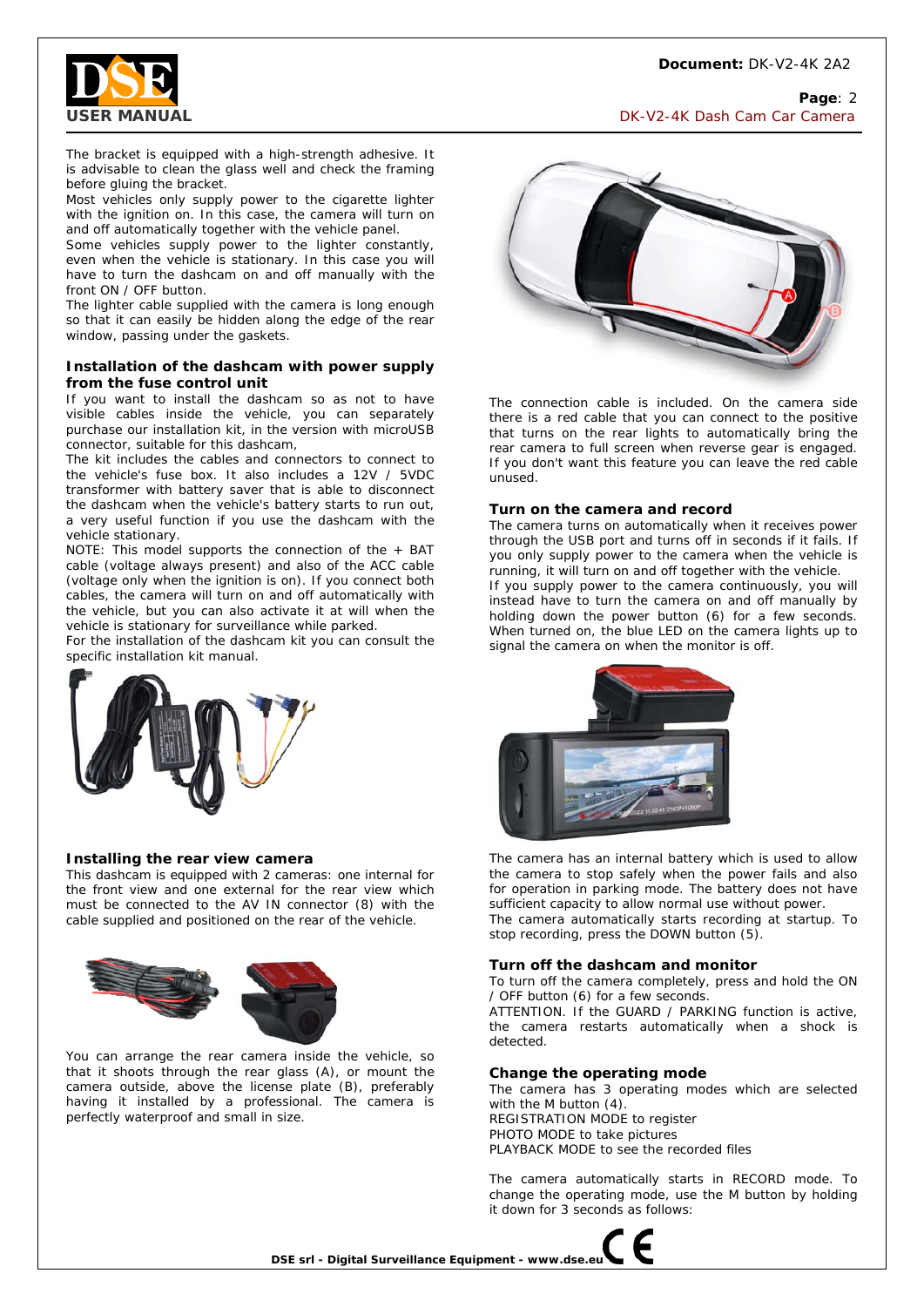

#### **Page**: 3 **USER MANUAL** DK-V2-4K Dash Cam Car Camera



REGISTRATION ---- Press M for 3 sec. ---- PHOTO ---- Press M for 3 sec. ---- PLAYBACK ---- Press M for 3 sec. -- -- REGISTRATION

Note that briefly pressing the M key (not for 3 seconds) accesses the setup menu.

#### **Monitor control**

By briefly pressing the power button (6) you can select this viewing mode in sequence



1 - Front + rear camera in PIP

- 2 Front camera only
- 3 Rear view camera only
- 4 Monitor off

Operation with monitor off is recommended when using the camera for stationary surveillance to reduce power consumption.

#### **REGISTRATION mode (auto start)**

This is the normal operating mode that the dashcam automatically activates at startup



- 1 OVERWRITE RECORDING (1,3,5 min.)
- 2 ACTIVE FATIGUE FUNCTION
- 3 DURATION OF DIRECTING IN PROGRESS
- 4 DATE AND TIME
- 5 VIDEO RESOLUTION
- 6 SD CARD STATUS
- 7 GPS STATUS (GREEN ICON = CONNECTED)
- 8 AUDIO ON / OFF
- 9 REAR CAMERA CONNECTION
- 10 SENSITIVITY OF THE COLLISION SENSOR
- 11 VIDEO / PHOTO MODE

| Long press<br>Turns the dashcam on and off<br><b>Short press</b><br>Change the on-screen camera                         |
|-------------------------------------------------------------------------------------------------------------------------|
| Long press<br>Change the operating mode<br><b>Short press</b><br>Change the on-screen camera                            |
| Long press<br>Enable / Disable audio<br><b>Short press</b><br>Start / Stop recording                                    |
| Long press<br>Turns the wifi on and off<br><b>Short press</b><br>Protects the current file from<br>being<br>overwritten |

#### **PHOTO SHOOT mode**

This operating mode is for taking pictures in high resolution. To enter this mode stop recording with the down arrow key and long press the M key



| Long press<br>Turns the dashcam on and off<br><b>Short press</b><br>Take the picture |
|--------------------------------------------------------------------------------------|
| Long or short press<br>Change mode to PLAYBACK                                       |
| Long or short press<br>$700m -$                                                      |
| Long or short press<br>$Z0$ cm $+$                                                   |

#### **PLAYBACK mode**

This mode is for reviewing recorded files. To enter this mode: stop recording with the down arrow key, long press the M key to switch to PHOTO mode and then press the M key again.

In playback mode you can browse all photo and video files stored in the memory by pressing the UP / DOWN buttons. The main information is shown for each file

#### PHOTO INFO



VIDEO INFO

VIDEO FILE DURATION FILE NAME

F

**DSE srl - Digital Surveillance Equipment - www.dse.eu**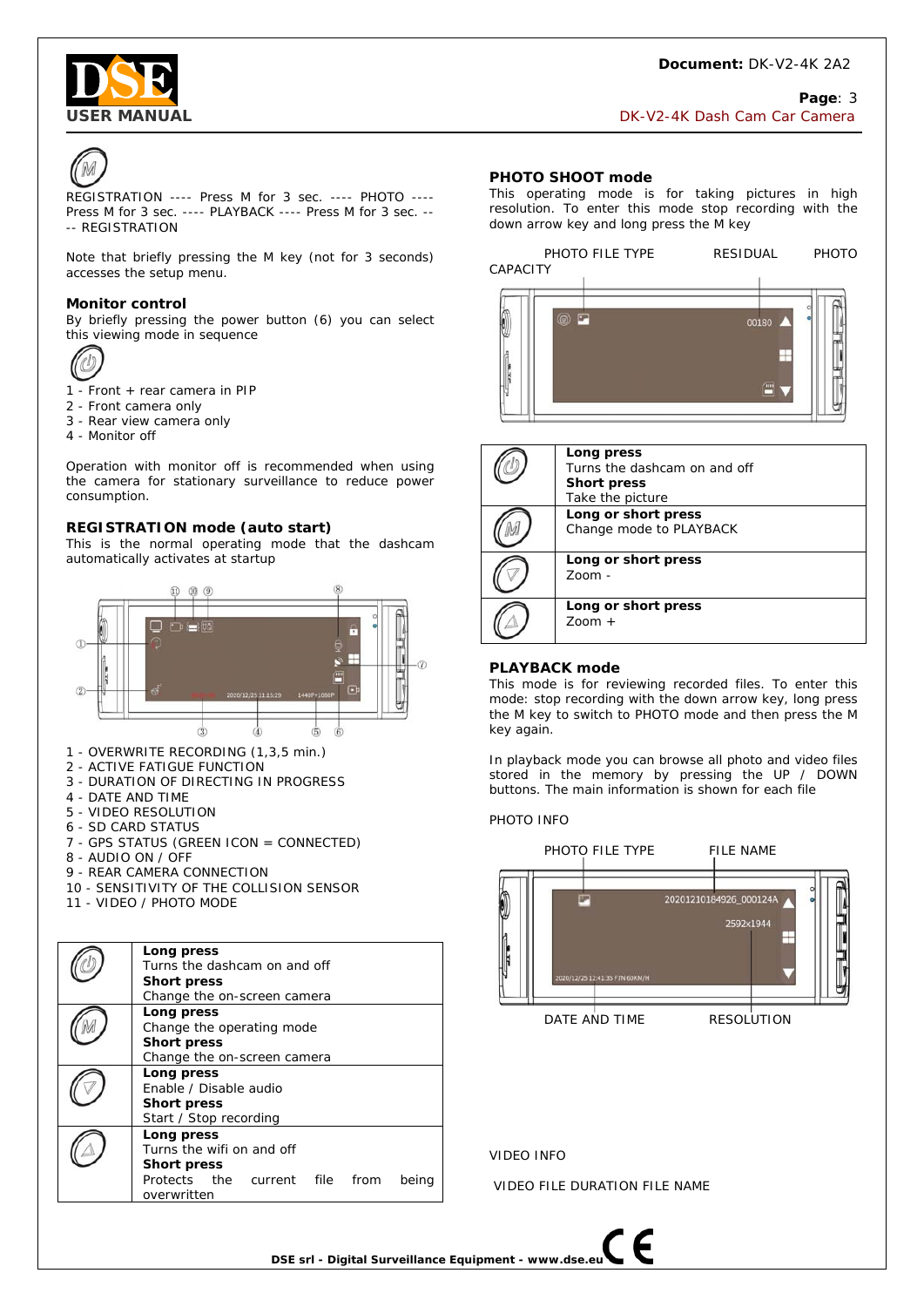#### **Document:** DK-V2-4K 2A2

**Page**: 4



# 20201210184926 000123A 00:00/03:00 21601

DATE AND TIME RESOLUTION

#### COMMANDS WHILE SEARCHING FOR FILES

|  | <b>Short press</b><br>Starts / Stops playing the video file                                 |  |
|--|---------------------------------------------------------------------------------------------|--|
|  | Long press<br>Change mode to REGISTRATION<br><b>Short press</b><br>Opens the file edit menu |  |
|  | <b>Short press</b><br>Go to next file                                                       |  |
|  | <b>Short press</b><br>Go back to previous file                                              |  |

#### COMMANDS DURING PLAYING VIDEO FILES

| <b>Short press</b><br>Starts / Stops playing the video file |
|-------------------------------------------------------------|
| <b>Short press</b><br>Stop playing                          |
| <b>Short press</b><br>2X 4X 8X fast playback                |
| <b>Short press</b><br>Slow playback -2X -4X -8X             |

#### EDIT FILES MENU

Select a file and press M to open the edit menu



DELETE - Delete the selected file DELETE ALL - Delete all files LOCK - Protects the file from being overwritten UNLOCK - Removes overwrite protection

#### **Computer connection via USB**

You can connect your dashcam to computer with a USB cable (not included). As soon as you connect the camera, it turns on in MASS STORAGE mode.

Use this mode to explore memory with explorer and copy files to PC. It is a great way to save video files to a computer without having to take out the memory card. Another way to copy files to PC is to extract the memory card and insert it into an SD card reader



#### **Playback of video and photo files**

The camera saves video files in MP4 format that you can play with common players such as VLC.

A specific player is also available: GPSPlayer. You can download it at this address, in the version for Windows and for Mac.http://www.gpsplayer.net/setup.html

This player allows you to play, in addition to video, all related data that the camera has stored such as GPS coordinates.

l Files ending with the letter A refer to the front camera, those ending with the letter B refer to the rear camera.

#### **The protection of movies**

When the memory is full, the camera continues to record overwriting the oldest files. Since the memory can hold a few hours of recording it is essential to protect important files from being overwritten so that they are not deleted.

To protect a file you can press the LOCK button with the lock in playback mode. Protected video is identified by the closed padlock icon.

As we have already seen, in recording mode you can also press the UP arrow button to protect the current file, for example when an accident or a significant episode occurs. The collision sensor (G-Sensor / Gravity) also automatically activates file protection in the event of an accident. Videos recorded in GPARKING mode are also automatically protected from overwriting.

#### **WiFi and UCAM APP**

This camera is equipped with wifi for smartphone control. You can download the free UCAM app from Google Play or Apple Store



1 - ACTIVATE WIFI Press and hold the UP ARROW key to activate wifi



The name (F7Nxxxx) of the wifi network generated by the dashcam and the factory password: 12345678 appear superimposed. After a few seconds they disappear, but you can view them again with the ON / OFF button The wifi range of the camera is 3-5 meters



**DSE srl - Digital Surveillance Equipment - www.dse.eu**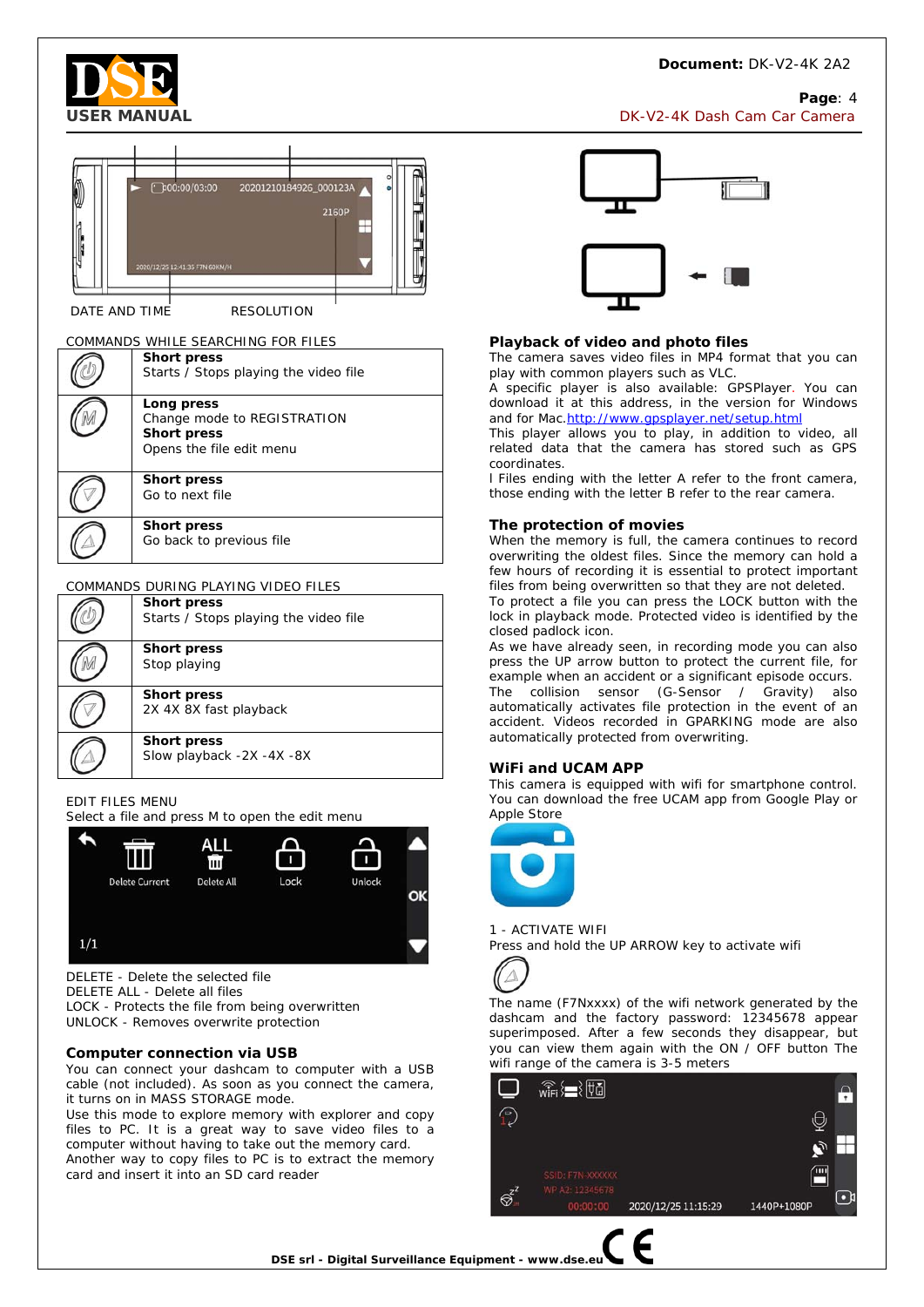

#### **Page**: 5 **USER MANUAL** DISAGRAM DESCRIPTION OF THE SERVICE OF THE USE OF THE USE OF THE USE OF CAMERA OF CAMERA AND THE USE OF CAMERA OF CAMERA AND THE USE OF CAMERA OF CAMERA AND THE USE OF CAMERA OF CAMERA AND THE USE OF CAMERA A

#### 2 - CONNECT THE PHONE TO THE WIFI

Search with your mobile phone for the camera network and connect to its wifi with the password 12345678. If your mobile warns you that this connection does not have access to the Internet, choose to keep it.



#### 3 - USE THE APP WITH YOUR DASHCAM

Now launch the UCAM app. With the app you can control the framing of the two cameras, and configure all the operating options. You can also play the recorded videos and download them to your phone.

| 22:19 参照者由平安· 管相节 50%自 | 22:20 ● K ■ A 平 ● ・ ■ N = 50%。         |
|------------------------|----------------------------------------|
| <b>Ucam</b><br>٥<br>×  | <b>DVR</b> settings<br>ĸ.              |
| 2160P+1080P            | WiFi Name<br>F7N-54ef3365caad          |
|                        | ********<br>Set Wifi Password          |
|                        | Video Resolution<br>2160P+1080P ~      |
|                        | Loop Recording<br>$1$ MIN $\vee$       |
| Ņ,<br>$\bullet$        | Audio Record<br>$ON$ $\vee$            |
|                        | Date Watermark<br>$ON$ $\vee$          |
|                        | G-Sensor Sensitivity<br>$MED \vee$     |
|                        | English $\vee$<br>Set Device Language  |
|                        | OFF $\vee$<br>Parking Monitor          |
| $\Omega$               | Format microSD Card                    |
|                        | Default Setting                        |
|                        | Firmware Version F7N_20211012.DSE01.77 |
|                        |                                        |

#### **GPS**

This device includes a GPS to locate the position. GPS coordinates can also be superimposed on the video if this is selected in the configuration.

If you play the videos with the gpsplayer you will be able to see the location map together with the video.

For the GPS to work, the dashcam must be placed in the car and in free air. Furthermore, it is necessary to wait at least 1 minute for the signal to be hooked up. The function of the GPS cannot be tested indoors.

#### **Settings**

To set the dashcam options, enter the setup menu by briefly pressing the M button



RESOLUTION - Set the video resolution of the recording. There are 2 options: Front 2160P + Rear 1080P, Front 1440P + Rear 1080P

AUDIO - Enable audio recording

DATE STAMP - Enable the date and time stamp

LOOP RECORDING - Enables continuous recording so the camera, once the memory has run out, continues to record overwriting the oldest files. You can define the duration of the individual video files (1,3,5 minutes).

G-SENSOR - Here you enable the collision sensor (G-SENSOR) which detects impacts to the vehicle. This sensor is used to detect when the vehicle has been hit and automatically protect video files from overwriting. You can set the sensitivity Low, Medium and High. Default: OFF

FATIGUE DRIVING - Here you enable a warning that the camera emits after 1,2,3,4 hours of continuous operation. It can be used to warn you that you have been driving for too long and you need a stop.

SPEED STAMP - Enables the overlay of the speed detected by the GPS

GPS STAMP - Enable the overlay of GPS coordinates SPEED UNIT - Choose the speed unit of measurement GPS INFO - Show gps information

REARCAMFLIP - Reverses the rear view camera image to simulate the view in the rear view mirror.

APP - Show the QR code to download the UCAM app

WIFI - Turn wifi on and off (like button up) LANGUAGE - Set the menu language (including Italian) TIME FORMAT - Sets the 12 or 24H time format

DATE / TIME - Set date and time

TIME ZONE - Set the time zone: In Italy GMT + 1

FREQUENCY - Set the refresh rate to 50 or 60Hz CLICKTONE - Enables sound when pressing keys

SCREENSAVER - Activates automatic screen shutdown

after 10, 30 or 120 seconds of inactivity. Note that this feature only turns off the screen while the dashcam continues to run. It is very important to enable this function if you keep the camera running while parking to reduce consumption.

PARKING MONITOR - This function can only be used if the camera is used with the installation kit for the fuse box and if both the BAT + and ACC connectors are connected (see next chapter)

DEFAULT SETTING - Restore factory settings VERSION - Shows the product version

#### **Parking monitor**

If you have connected the camera to the fuse box using our installation kit and connecting both connectors (BAT + / ACC) you can use the camera for surveillance while parking.

This function is enabled in the configuration menu, under PARKING MONITORING. There are two ways: